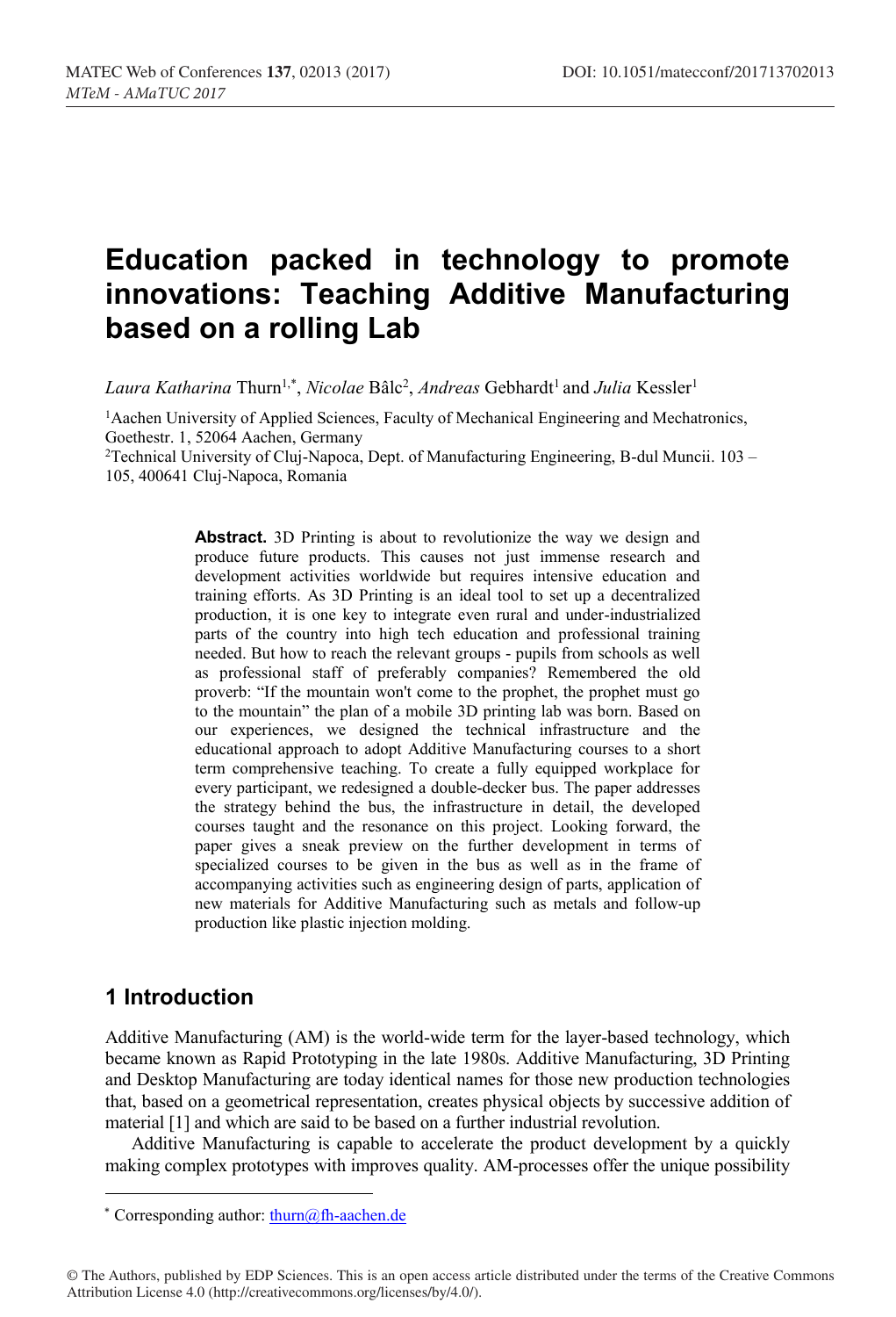to build complex devices with filigree structures and integrated functionalities and to do this in a resource-efficient way. It is not only an indispensable tool for the direct digital production of models and prototypes, but also a manufacturing process for the production of end products of plastic, ceramics and metal as well as for the production of tools, molds and dies [2].

Everyone involved in design and production, but also in strategic planning, should know about the AM technology to be able to do a qualified assessment and selection.

The application fields of the technology are broad: aerospace, automotive, tool making, medical and electronic engineering, furniture, architecture, design and many more [2].

According to Wohlers Report 2017, the Additive Manufacturing industry, including all AM products and services worldwide, grew 17.4 % (Compound Annual Growth Rate - CAGR) to \$6.063 billion in 2016. This includes revenues from the primary AM market that consists of all products and services directly associated with AM worldwide [3].

#### **2 Education in the Field of Additive Manufacturing**

Additive Manufacturing, 3D Printing is about to revolutionize the way we think about, design and produce future products. This causes not just immense research and development activities worldwide but requires intensive education and training efforts.

All around the world higher education institutions are developing new curricula and acquiring equipment, software, and materials to support research and instruction. The relatively low prices of desktop 3D printers make them more attractive for training in Today STEM (science, technology, engineering and mathematics) programs at different levels [3].

After initially isolated, informal qualification measures in the enterprises and through trainings from machine manufacturers, today providers of formal advanced training also take up this new technology and offer further training on Additive Manufacturing. The continuing education market as such is made up of offers from the state education system, from institutions close to the economy, such as chambers and associations, from social groups and institutions such as churches, trade unions or foundations, which also provide establishments offering continuing vocational training. In addition, private-sector enterprises with a commercial or non-profit background offer continuing education. Today, In various training programs exist for AM, such as e.g. day seminars, multi-day courses or in-house trainings. In addition, Additive Manufacturing is also integrated into technical advanced training courses, which are not specifically oriented to AM [4].

There is a huge gap between the technical state of the AM technology as a cutting edge technology and present day education that still mostly is done as always. To exploit the whole potential of this new technology that is oriented to practically make things and to remain competitive as an economic (business) location we need to search new ways of teaching.

# **3 "Upside down" Teaching Approach**

Additive Manufacturing is a typical cross section technology. Education in this field has to include a lot of different disciplines e.g. engineering design, mechanics, electrical engineering, IT, control engineering, programming and materials sciences. In addition, education in the field of AM has to impart a high amount of practical skills.

Teaching new and emerging technologies is not just a multi-disciplinary but also a multi-level task in terms of technical knowledge. The task is not limited to teach how to operate the printer but to teach the necessary computer aided design (CAD) capabilities. Because both design and printing is necessary but time consuming, it is mandatory to keep the target group interested and motivated. For the long-term success, it is inevitable to teach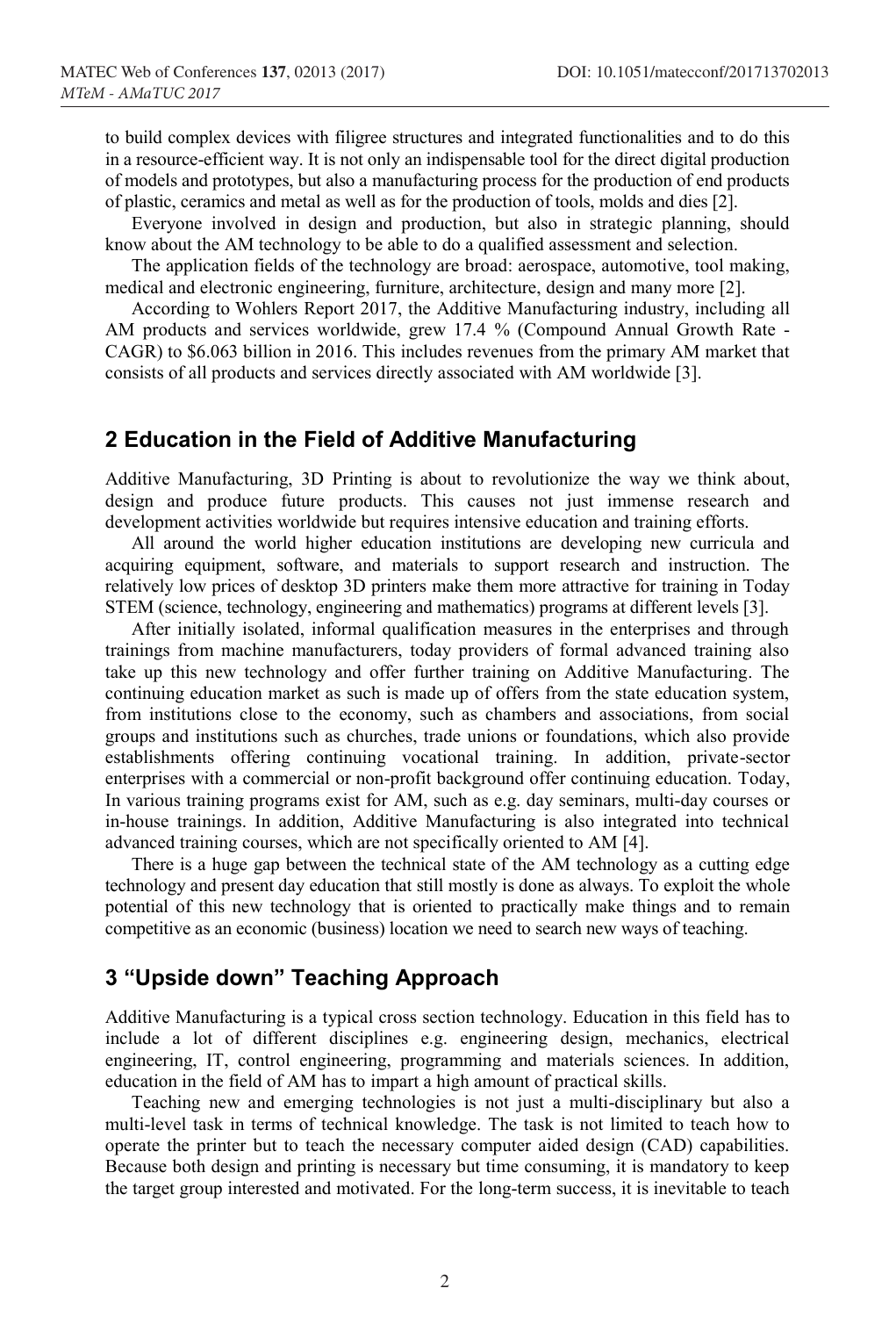not just operating skills, but a deeper involvement in the topic by analysing and feed back to improve the results.

The "GoetheLab for Additive Manufacturing", a research group of the University of Applied Sciences Aachen works in the field of Training on Additive Manufacturing (AM) and has developed, tested and evaluated a wide range of education formats for differentiated target groups.

For the training, we developed an upside down approach, better known as the "v" procedure used for the development of integrated mechanical and electrical systems [5], in our case for both: The CAD, and 3D Printing part. We started with the most complex situation (which mostly is the original), then stripping it down to maximum simplicity and finally working it out to an optimum, compare figure 1.



**Fig. 1.** From 2D drawing to a 3D print; top: left  $-$  2D silhouette; middle  $-$  3D CAD model; right  $$ printed model (personal printer); down: left – complex 3D CAD model; middle – printed model plastic; right – printed model metal.

3D Printing can be taught very effectively if a brought theoretical approach is skipped and the trainees start into the real complex task right from the beginning. This leads to very fast results even accompanied by "brave trail and minor error". As these results are quite rough, the trainees themselves want to improve it and consequently become the driving force.

It turned out that the combination of a direct hands-on course with a comprehensive, theoretical approach to 3D technology meets the demands to teach not just 3D Printing but a wide range of new technologies and is necessary to transfer the knowledge.

This concept can be regarded as an example of how to stimulate social competences by means of technical, interdisciplinary knowledge with Additive Manufacturing: participants gain self-confidence by acting, they experience, give appreciation and learn from/with each other. Simultaneously the enthusiasm for STEM is awakened by an exploratory and playful approach to new technologies [6].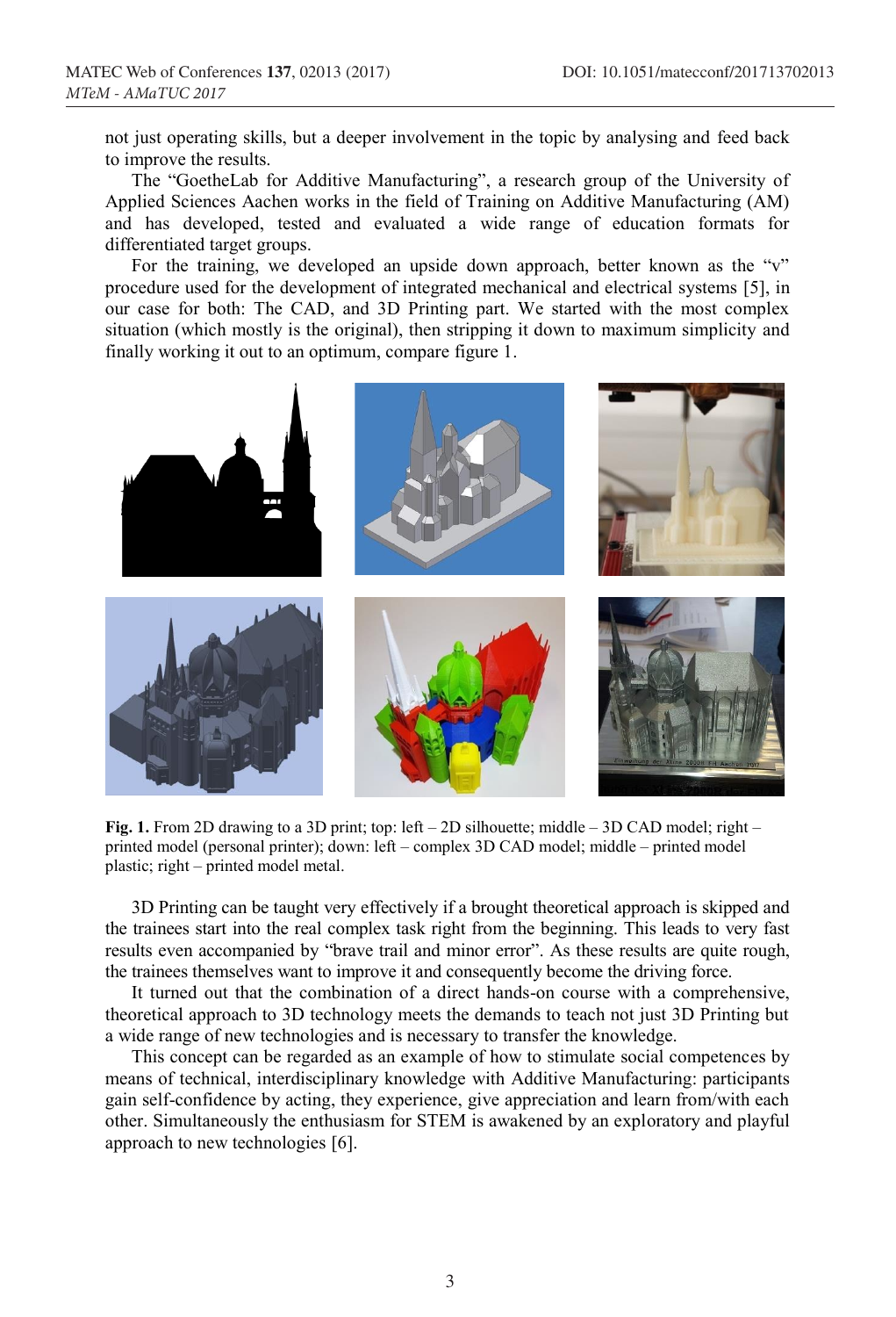# **4 Conceptual Design and Development of a mobile Training Lab**

As Additive Manufacturing is an ideal tool to set up a decentralized production, it is one key to integrate even rural and under-industrialized parts of the country into high tech education and professional training needed. But how to reach the relevant groups - pupils from schools as well as professional staff of preferably SME´s (Small and medium-sized enterprises)? Extra training, like design and operation of 3D Printers, does not fit in the regular timetable of schools nor can a company accept off-hours of their employees just to reach the training site. Consequently, rural parts of the country are again on the lose end. Small and medium-sized enterprises (SMEs) form the backbone of the economy and especially the middle class outside the metropolitan areas has problems to keep up with the latest findings of science and research. At the same time, SMEs are increasingly lacking technologically advanced specialists to implement new technologies in companies.

Remembered the old proverb: "If the mountain won't come to the prophet, the prophet must go to the mountain" the plan of a mobile 3D printing lab was born. Based on our experiences, we designed the technical infrastructure and the educational approach to adopt Additive Manufacturing courses to a short-term comprehensive Teaching.

The aim is to develop a mobile laboratory facility for flexible use in schools, educational institutions and companies. The lab should be self-sufficient and able to operate a large surface area. To create a fully equipped workplace for every participant, we redesigned a double-decker bus, see figure 2. The first floor is equipped with a teacher seat and a filament printer on each of the eight pupil seats (see figure 3 - left). The seats consist of eight computer spaces with all required software (CAD, AM, simulation and printer software). Each floor provides a conference area with enough space to hold meetings or presentations with up to twenty people. The ground floor (figure 3 - right) serves as showroom with industry-level machines and demonstration parts including printed metal parts. The round-up are chill-out-space with literature boards and a coffee bar.



**Fig. 2**. Left: Design concept (Source: smd partner, bültmann-nießen gbr), right: redesigned double decker bus – 3D printing inside.

The infrastructure of the bus is designed in such a way that adapted and individualized courses can be offered to address all target groups. The bus bears the name "FabBus - 3D printing inside": the verb "to fab" (from fabricate) has prevailed in the AM scene and stands for printing on small desktop-printers.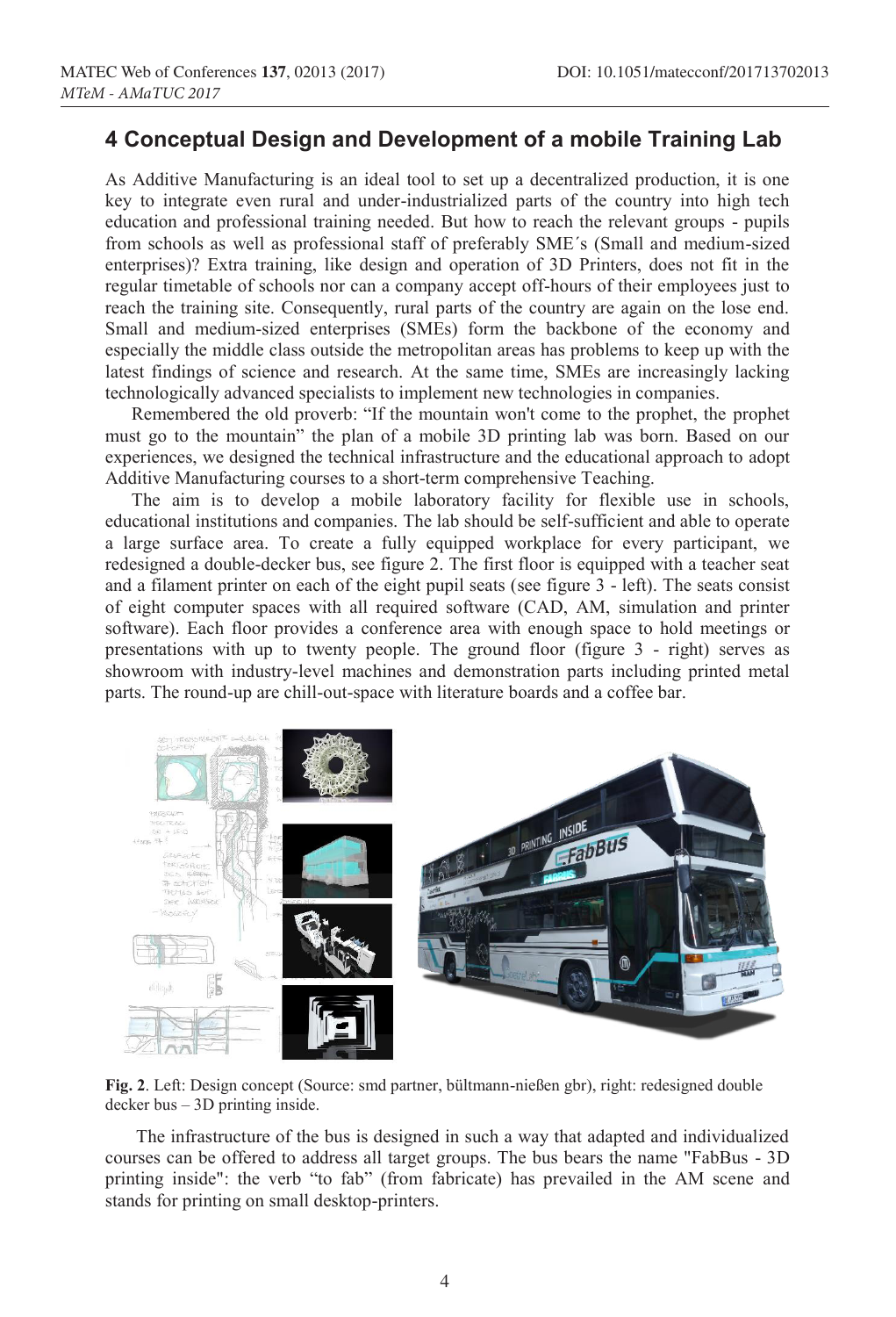

**Fig. 3**. Left: First floor – Teaching area; right: ground floor – show room and "industry-area".

Especially the local industry will benefit from the mobile lab, in order to present the technology of Additive Manufacturing to their employees and technicians and to enable a "hands-on-training".

## **5 Experimental Research on using the FabBus in AM Education**

In May 2015, the bus was inaugurated and has been touring since the borders between Germany and neighbouring countries such as the Netherlands and Belgium. The experience has shown, that completely different target groups express interest and offers, the resonance is huge.

In the period from May 2015 to the end of 2016 more than 50 missions were done using the bus. An internal evaluation showed the following main target groups:

- Schools, universities and other training facilities,
- Small and medium-sized enterprises / corporations / group of companies,
- Trade fairs, congresses and public events.



**Fig. 4**. Percentage distribution of bus operations  $(n = 53)$  in the period: 05/2015 to 12/2016; Left: Target group distribution, right: Distribution by application type.

There are two main applications for the mobile training lab and a distinction is made between training and promotion/networking. Training includes all events where the bus has been booked to provide training for up to 16 people at a company or at a school / university. Promotion/Networking covers those events where the bus was used as a promoter of innovation, promoter of the AM Technology. Figure 4 gives an overview of the two distributions.

It is striking that 60% of the events took place at trade fairs and congresses and only 8% at companies. It should be noted that corporate demand is increasing at the end of the review